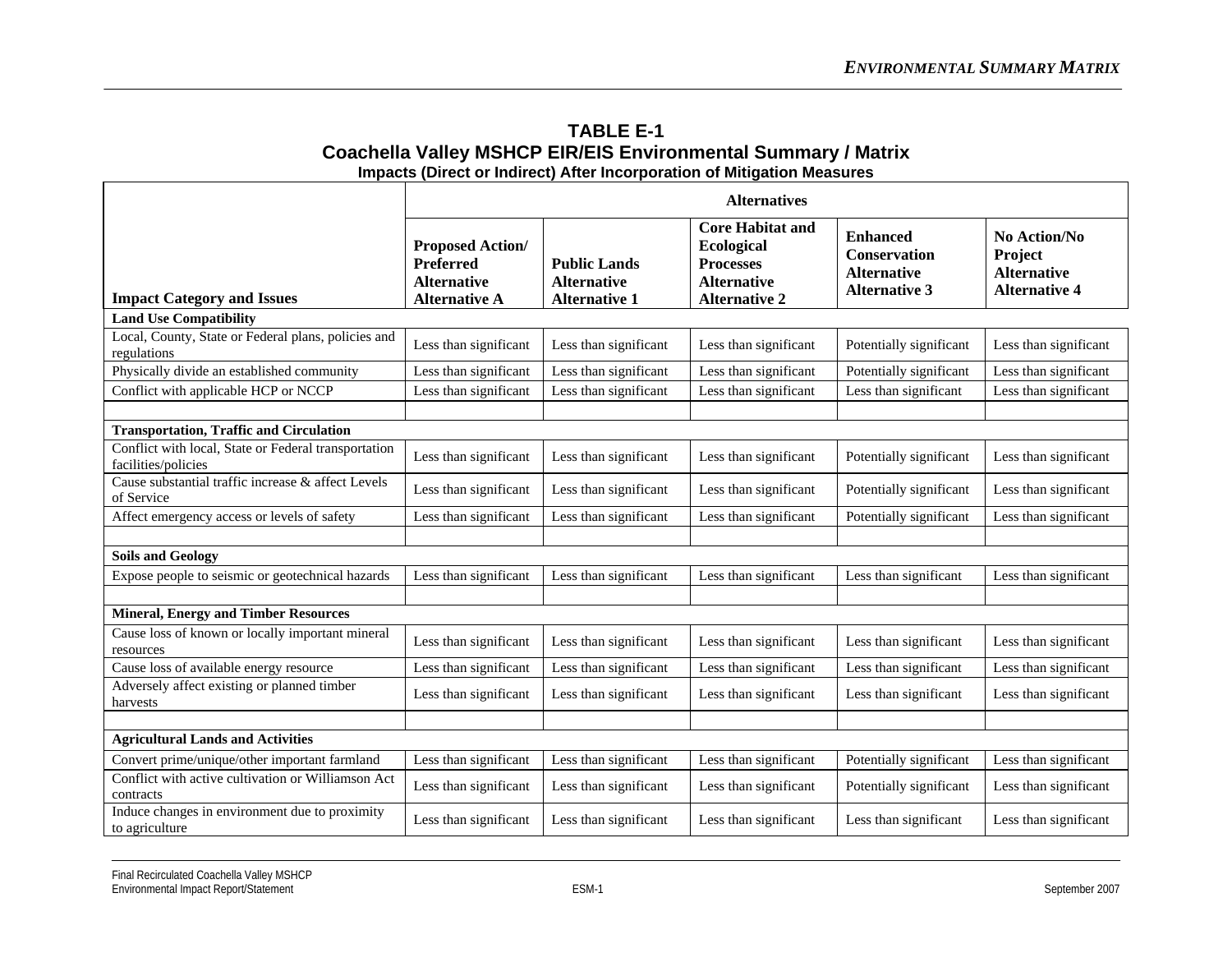|                                                                           | <b>Alternatives</b>                                                                       |                                                                   |                                                                                                                |                                                                                      |                                                                       |
|---------------------------------------------------------------------------|-------------------------------------------------------------------------------------------|-------------------------------------------------------------------|----------------------------------------------------------------------------------------------------------------|--------------------------------------------------------------------------------------|-----------------------------------------------------------------------|
| <b>Impact Category and Issues</b>                                         | <b>Proposed Action/</b><br><b>Preferred</b><br><b>Alternative</b><br><b>Alternative A</b> | <b>Public Lands</b><br><b>Alternative</b><br><b>Alternative 1</b> | <b>Core Habitat and</b><br><b>Ecological</b><br><b>Processes</b><br><b>Alternative</b><br><b>Alternative 2</b> | <b>Enhanced</b><br><b>Conservation</b><br><b>Alternative</b><br><b>Alternative 3</b> | No Action/No<br>Project<br><b>Alternative</b><br><b>Alternative 4</b> |
| <b>Hydrology and Water Quality</b>                                        |                                                                                           |                                                                   |                                                                                                                |                                                                                      |                                                                       |
| Violate water quality standards or waste discharge<br>requirements        | Less than significant                                                                     | Less than significant                                             | Less than significant                                                                                          | Less than significant                                                                | Less than significant                                                 |
| Deplete groundwater or interfere with<br>groundwater recharge             | Less than significant                                                                     | Potentially significant                                           | Less than significant                                                                                          | Less than significant                                                                | Potentially significant                                               |
| Substantially alter drainage, or increase erosion or<br>runoff            | Less than significant                                                                     | Less than significant                                             | Less than significant                                                                                          | Less than significant                                                                | Less than significant                                                 |
| Place housing in 100-year floodplain or divert<br>flood flows             | Less than significant                                                                     | Less than significant                                             | Less than significant                                                                                          | Less than significant                                                                | Less than significant                                                 |
| Contribute to inundation or expose people to<br>significant risk          | Less than significant                                                                     | Less than significant                                             | Less than significant                                                                                          | Less than significant                                                                | Less than significant                                                 |
| Conflict with local, State or Federal flood control<br>agencies/policies  | Less than significant                                                                     | Less than significant                                             | Less than significant                                                                                          | Less than significant                                                                | Less than significant                                                 |
|                                                                           |                                                                                           |                                                                   |                                                                                                                |                                                                                      |                                                                       |
| <b>Biological Resources</b>                                               |                                                                                           |                                                                   |                                                                                                                |                                                                                      |                                                                       |
| Impact listed, candidate, sensitive or special status<br>species          | Less than significant                                                                     | Potentially significant                                           | Potentially significant                                                                                        | Less than significant                                                                | Potentially significant                                               |
| Impact wetlands, riparian habitats of local, State<br>or federal import   | Less than significant                                                                     | Potentially significant                                           | Potentially significant                                                                                        | Less than significant                                                                | Potentially significant                                               |
| Affect movement or migration of fish or wildlife<br>species               | Less than significant                                                                     | Potentially significant                                           | Potentially significant                                                                                        | Less than significant                                                                | Potentially significant                                               |
| Conflict with local, State or Federal wildlife<br>policies or regulations | Less than significant                                                                     | Potentially significant                                           | Potentially significant                                                                                        | Less than significant                                                                | Potentially significant                                               |
| Conflict with existing HCP or NCCP                                        | Less than significant                                                                     | Less than significant                                             | Less than significant                                                                                          | Less than significant                                                                | Less than significant                                                 |
|                                                                           |                                                                                           |                                                                   |                                                                                                                |                                                                                      |                                                                       |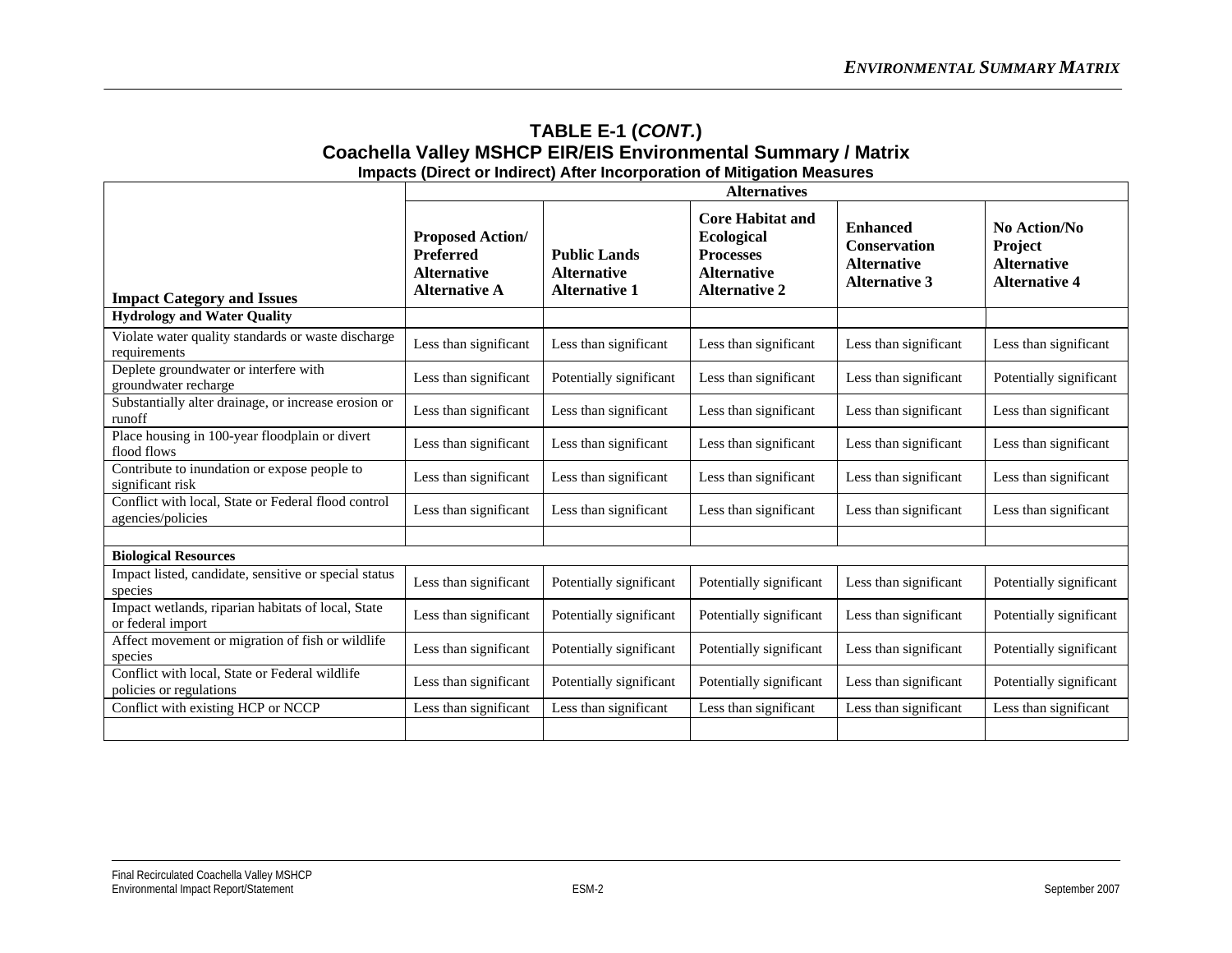|                                                                           | <b>Alternatives</b>                                                                       |                                                                   |  |                                                                                                                |                                                                                      |                                                                              |
|---------------------------------------------------------------------------|-------------------------------------------------------------------------------------------|-------------------------------------------------------------------|--|----------------------------------------------------------------------------------------------------------------|--------------------------------------------------------------------------------------|------------------------------------------------------------------------------|
| <b>Impact Category and Issues</b>                                         | <b>Proposed Action/</b><br><b>Preferred</b><br><b>Alternative</b><br><b>Alternative A</b> | <b>Public Lands</b><br><b>Alternative</b><br><b>Alternative 1</b> |  | <b>Core Habitat and</b><br><b>Ecological</b><br><b>Processes</b><br><b>Alternative</b><br><b>Alternative 2</b> | <b>Enhanced</b><br><b>Conservation</b><br><b>Alternative</b><br><b>Alternative 3</b> | No Action/No<br><b>Project</b><br><b>Alternative</b><br><b>Alternative 4</b> |
| <b>Cultural Resources and Native American Concerns</b>                    |                                                                                           |                                                                   |  |                                                                                                                |                                                                                      |                                                                              |
| Impact significant historic resources                                     | Less than significant                                                                     | Less than significant                                             |  | Less than significant                                                                                          | Less than significant                                                                | Less than significant                                                        |
| Impact significant archaeological resources                               | Less than significant                                                                     | Less than significant                                             |  | Less than significant                                                                                          | Less than significant                                                                | Less than significant                                                        |
| Directly or indirectly impact paleontological<br>resources                | Less than significant                                                                     | Less than significant                                             |  | Less than significant                                                                                          | Less than significant                                                                | Less than significant                                                        |
| Disturb human remains                                                     | Less than significant                                                                     | Less than significant                                             |  | Less than significant                                                                                          | Less than significant                                                                | Less than significant                                                        |
| Alter or otherwise impact historic resources &<br>affecting integrity     | Less than significant                                                                     | Less than significant                                             |  | Less than significant                                                                                          | Less than significant                                                                | Less than significant                                                        |
|                                                                           |                                                                                           |                                                                   |  |                                                                                                                |                                                                                      |                                                                              |
| <b>Park Trails and Recreation</b>                                         |                                                                                           |                                                                   |  |                                                                                                                |                                                                                      |                                                                              |
| Reduce availability of parks, trails, public open<br>space                | Less than significant                                                                     | Less than significant                                             |  | Less than significant                                                                                          | Less than significant                                                                | Less than significant                                                        |
| Adversely impact or significantly increase use of<br>facilities           | Less than significant                                                                     | Less than significant                                             |  | Less than significant                                                                                          | Less than significant                                                                | Less than significant                                                        |
| Induce environmental impacts via recreational<br>facilities development   | Less than significant                                                                     | Less than significant                                             |  | Less than significant                                                                                          | Less than significant                                                                | Less than significant                                                        |
|                                                                           |                                                                                           |                                                                   |  |                                                                                                                |                                                                                      |                                                                              |
| <b>Air Quality</b>                                                        |                                                                                           |                                                                   |  |                                                                                                                |                                                                                      |                                                                              |
| Conflict with CV SIP 2003 for PM10                                        | Less than significant                                                                     | Less than significant                                             |  | Less than significant                                                                                          | Less than significant                                                                | Less than significant                                                        |
| Violate air quality standards or contribute<br>substantially to violation | Less than significant                                                                     | Less than significant                                             |  | Less than significant                                                                                          | Less than significant                                                                | Less than significant                                                        |
| Contribute considerable cumulative impact to<br>criteria pollutant        | Less than significant                                                                     | Less than significant                                             |  | Less than significant                                                                                          | Less than significant                                                                | Less than significant                                                        |
| Expose sensitive receptors to substantial pollutant<br>emissions          | Less than significant                                                                     | Less than<br>Less than significant<br>significant                 |  |                                                                                                                | Less than significant                                                                | Less than significant                                                        |
| Create objectionable odors                                                | Less than significant                                                                     | Less than significant                                             |  | Less than significant                                                                                          | Less than significant                                                                | Less than significant                                                        |
|                                                                           |                                                                                           |                                                                   |  |                                                                                                                |                                                                                      |                                                                              |
| <b>Noise</b>                                                              |                                                                                           |                                                                   |  |                                                                                                                |                                                                                      |                                                                              |
| Generate noise levels in excess of community<br>standards                 | Less than significant                                                                     | Less than significant                                             |  | Less than significant                                                                                          | Less than significant                                                                | Less than significant                                                        |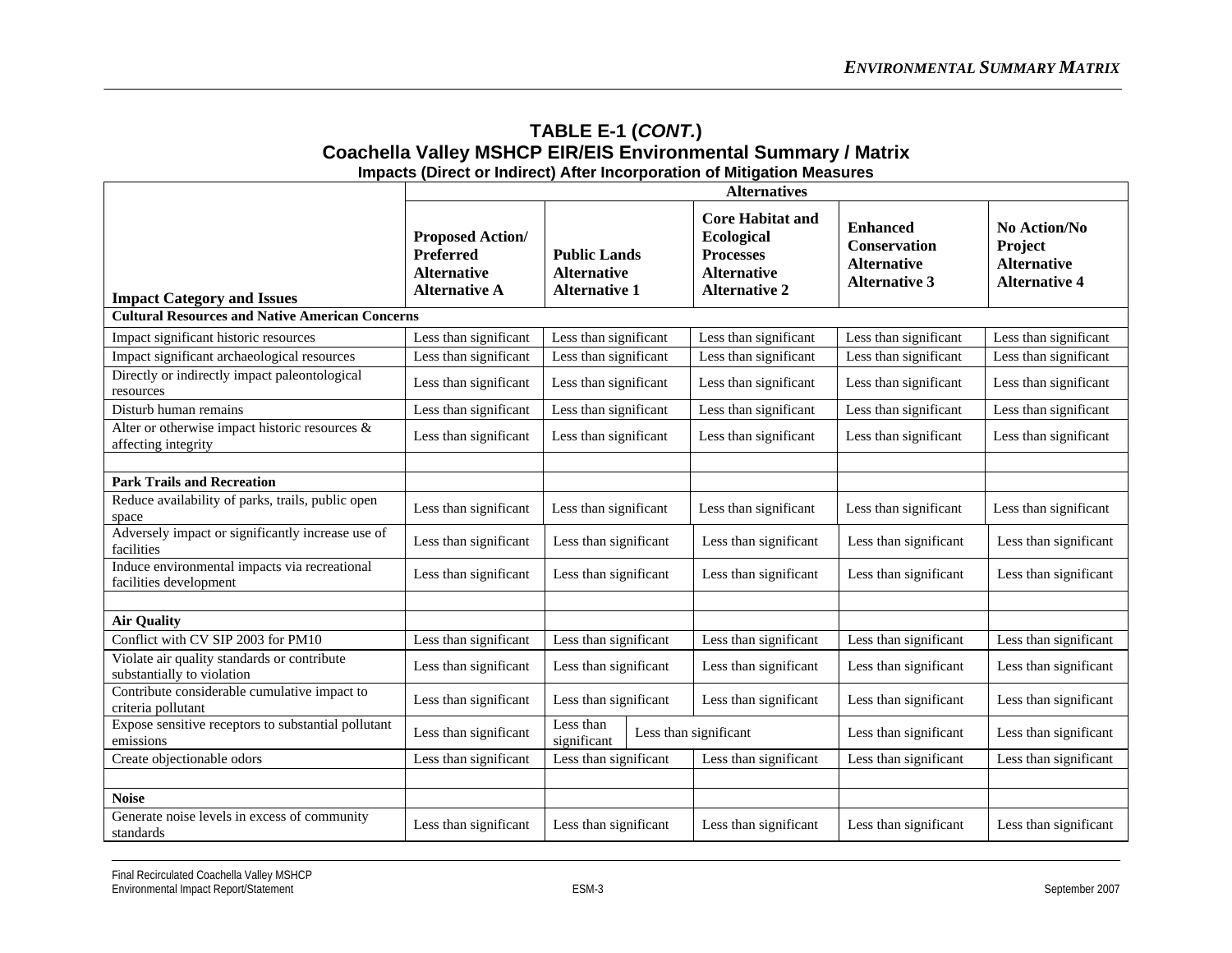|                                                                           | <b>Alternatives</b>                                               |                                           |                                                                                        |                                                              |                                                      |
|---------------------------------------------------------------------------|-------------------------------------------------------------------|-------------------------------------------|----------------------------------------------------------------------------------------|--------------------------------------------------------------|------------------------------------------------------|
|                                                                           | <b>Proposed Action/</b><br><b>Preferred</b><br><b>Alternative</b> | <b>Public Lands</b><br><b>Alternative</b> | <b>Core Habitat and</b><br><b>Ecological</b><br><b>Processes</b><br><b>Alternative</b> | <b>Enhanced</b><br><b>Conservation</b><br><b>Alternative</b> | <b>No Action/No</b><br>Project<br><b>Alternative</b> |
| <b>Impact Category and Issues</b>                                         | <b>Alternative A</b>                                              | <b>Alternative 1</b>                      | <b>Alternative 2</b>                                                                   | <b>Alternative 3</b>                                         | <b>Alternative 4</b>                                 |
| Generate excessive ground-bourn noise or<br>vibration                     | Less than significant                                             | Less than significant                     | Less than significant                                                                  | Less than significant                                        | Less than significant                                |
| Result in substantial permanent ambient noise<br>levels                   | Less than significant                                             | Less than significant                     | Less than significant                                                                  | Less than significant                                        | Less than significant                                |
| Facilitate development that could generate<br>significant noise levels    | Less than significant                                             | Less than significant                     | Less than significant                                                                  | Less than significant                                        | Less than significant                                |
|                                                                           |                                                                   |                                           |                                                                                        |                                                              |                                                      |
| <b>Visual / Scenic Resources</b>                                          |                                                                   |                                           |                                                                                        |                                                              |                                                      |
| Significantly impact scenic vistas                                        | Less than significant                                             | Less than significant                     | Less than significant                                                                  | Less than significant                                        | Less than significant                                |
| Substantially damage scenic resources or visual<br>character of area      | Less than significant                                             | Less than significant                     | Less than significant                                                                  | Less than significant                                        | Less than significant                                |
| Create new source of substantial light and glare                          | Less than significant                                             | Less than significant                     | Less than significant                                                                  | Less than significant                                        | Less than significant                                |
| Interfere with public lands managed for quality of<br>scenic values       | Less than significant                                             | Less than significant                     | Less than significant                                                                  | Less than significant                                        | Less than significant                                |
|                                                                           |                                                                   |                                           |                                                                                        |                                                              |                                                      |
| <b>Utilities / Public Services and Facilities</b>                         |                                                                   |                                           |                                                                                        |                                                              |                                                      |
|                                                                           |                                                                   |                                           |                                                                                        |                                                              |                                                      |
| Conflict or obstruct new utility facilities or their<br>operation & main. | Less than significant                                             | Less than significant                     | Less than significant                                                                  | Less than significant                                        | Less than significant                                |
| Impede development of new governmental<br>facilities                      | Less than significant                                             | Less than significant                     | Less than significant                                                                  | Less than significant                                        | Less than significant                                |
| Exceed capacities of public service providers                             | Less than significant                                             | Less than significant                     | Less than significant                                                                  | Less than significant                                        | Less than significant                                |
| Create substantial impacts from new or altered<br>public facilities       | Less than significant                                             | Less than significant                     | Less than significant                                                                  | Less than significant                                        | Less than significant                                |
|                                                                           |                                                                   |                                           |                                                                                        |                                                              |                                                      |
| Socio-Economic Resources: Population, Housing & Employment                |                                                                   |                                           |                                                                                        |                                                              |                                                      |
| Cause significant adverse socio-economic impacts                          | Less than significant                                             | Less than significant                     | Less than significant                                                                  | Less than significant                                        | Less than significant                                |
| Create substantial adverse fiscal impacts on local<br>government          | Less than significant                                             | Less than significant                     | Less than significant                                                                  | Less than significant                                        | Less than significant                                |
| Induce substantial population growth                                      | Less than significant                                             | Less than significant                     | Less than significant                                                                  | Less than significant                                        | Less than significant                                |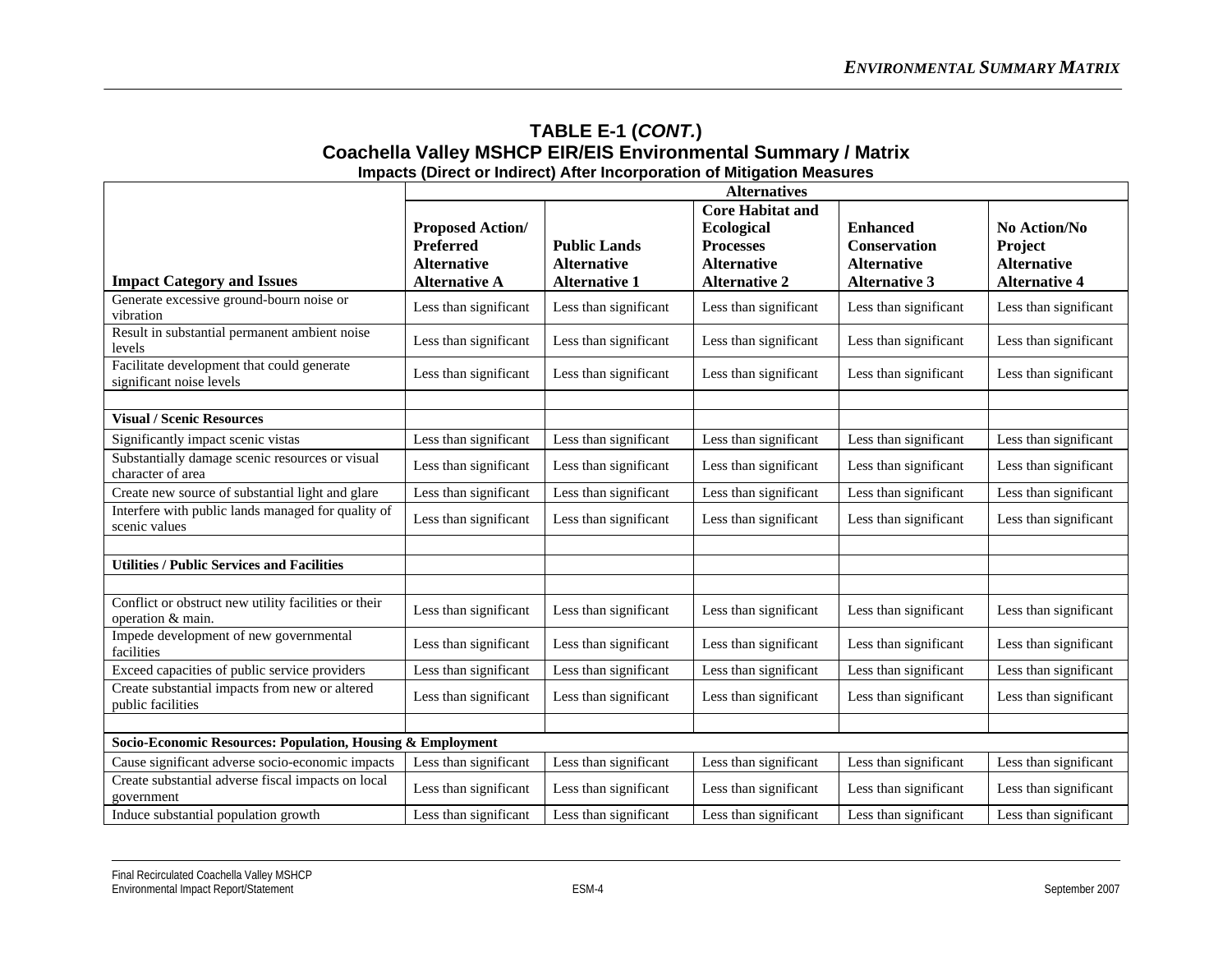|                                                                                                                                                                                                              | <b>Alternatives</b>                                                                       |                                                                   |                                                                                                                |                                                                                      |                                                                              |
|--------------------------------------------------------------------------------------------------------------------------------------------------------------------------------------------------------------|-------------------------------------------------------------------------------------------|-------------------------------------------------------------------|----------------------------------------------------------------------------------------------------------------|--------------------------------------------------------------------------------------|------------------------------------------------------------------------------|
| <b>Impact Category and Issues</b>                                                                                                                                                                            | <b>Proposed Action/</b><br><b>Preferred</b><br><b>Alternative</b><br><b>Alternative A</b> | <b>Public Lands</b><br><b>Alternative</b><br><b>Alternative 1</b> | <b>Core Habitat and</b><br><b>Ecological</b><br><b>Processes</b><br><b>Alternative</b><br><b>Alternative 2</b> | <b>Enhanced</b><br><b>Conservation</b><br><b>Alternative</b><br><b>Alternative 3</b> | No Action/No<br><b>Project</b><br><b>Alternative</b><br><b>Alternative 4</b> |
| Displace substantial numbers of people or existing<br>housing                                                                                                                                                | Less than significant                                                                     | Less than significant                                             | Less than significant                                                                                          | Less than significant                                                                | Less than significant                                                        |
|                                                                                                                                                                                                              |                                                                                           |                                                                   |                                                                                                                |                                                                                      |                                                                              |
| <b>Environmental Justice and Children</b>                                                                                                                                                                    |                                                                                           |                                                                   |                                                                                                                |                                                                                      |                                                                              |
| Adverse physical or socio-economic impact to low<br>income/minorities                                                                                                                                        | Less than significant                                                                     | Less than significant                                             | Less than significant                                                                                          | Less than significant                                                                | Less than significant                                                        |
| Cause disproportionate increase in<br>housing/services costs                                                                                                                                                 | Less than significant                                                                     | Less than significant                                             | Less than significant                                                                                          | Less than significant                                                                | Less than significant                                                        |
|                                                                                                                                                                                                              |                                                                                           |                                                                   |                                                                                                                |                                                                                      |                                                                              |
| Environmentally Superior Alternative: The Proposed Action/Preferred Alternative of the MSHCP is the environmental superior alternative when all relevant analysis criteria<br>and thresholds are considered. |                                                                                           |                                                                   |                                                                                                                |                                                                                      |                                                                              |